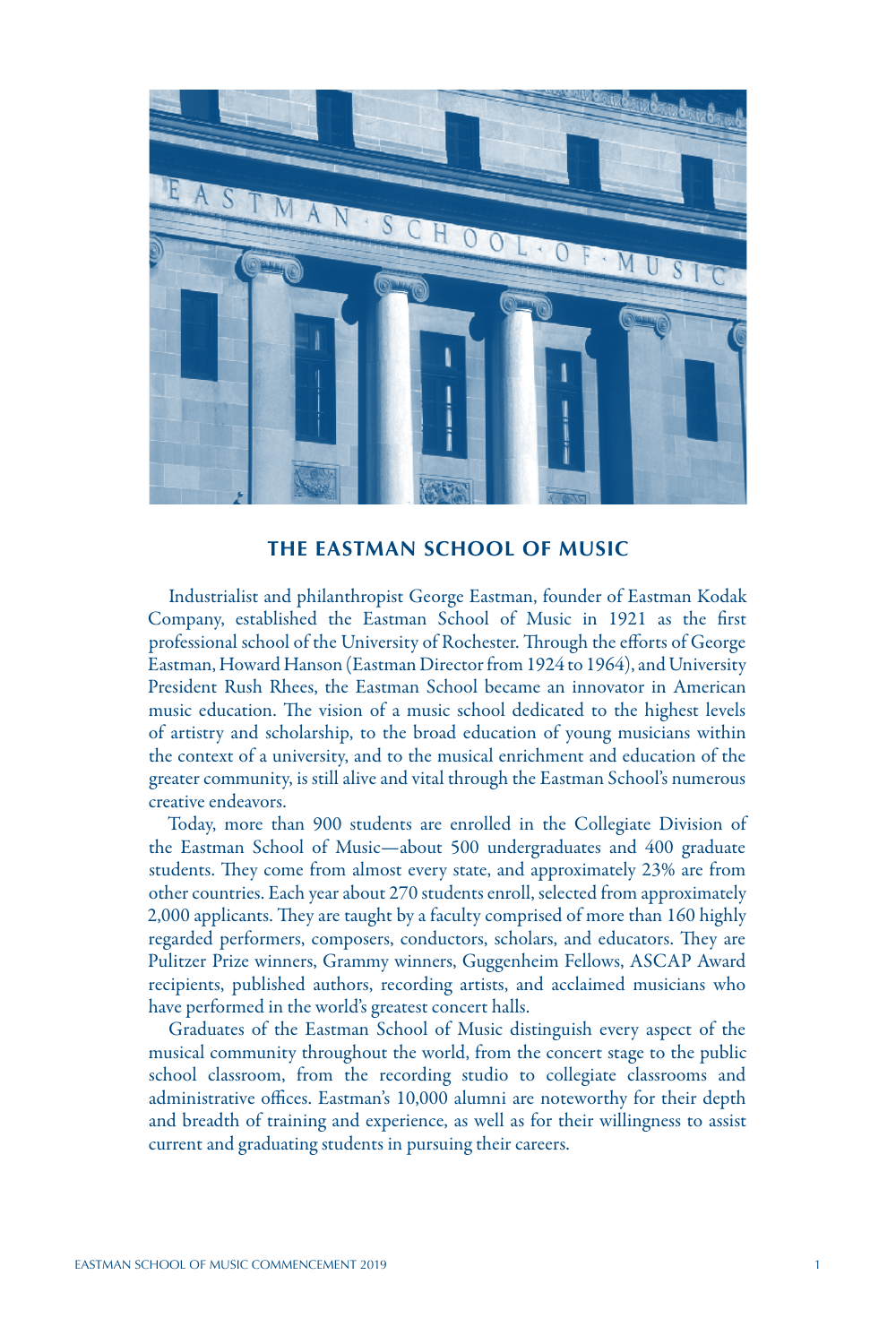## **GEORGE EASTMAN**



In 1921, George Eastman articulated his belief in the importance of music education: "The life of our communities in the future needs what our schools of music and of other fine arts can give them. It is impossible to buy an appreciation of music. Yet, without appreciation, without the presence of a large body of people who understand music and get enjoyment out of it, any attempt to develop the musical resources of any city is doomed to failure."

The Eastman Community Music School, an integral part of the Eastman School of Music since

its inception, offers music lessons, ensembles, classes, and workshops to community members of all ages and backgrounds. With 150 faculty members—including area leading artist-educators, collegiate faculty, and Eastman undergraduate and graduate students—ECMS serves approximately 1,500 community members during the school year and hundreds more each summer, drawing students from around the world. Many ECMS students are accepted each year to the Eastman School of Music, and all of them form a strong network of audience members, music lovers, supporters and advocates. With a depth and breadth of offerings, from early childhood and pre-school programs to college prep and diploma programs to adult ensembles and classes, ECMS nurtures and inspires students at all levels.

George Eastman's vision, based on the fundamental power of music and its ability to change people's lives, remains the central focus of the Eastman School of Music's philosophy. During the Eastman School's 90 plus years of history, the musical world has changed immensely, and the school is challenging its students to think broadly and imaginatively about the role of music and musicians in contemporary society. Eastman students learn not only technical proficiency and artistry, but also the specialized skills and diversified experiences they will need to draw on as they take their places among a new generation of musical and cultural leaders.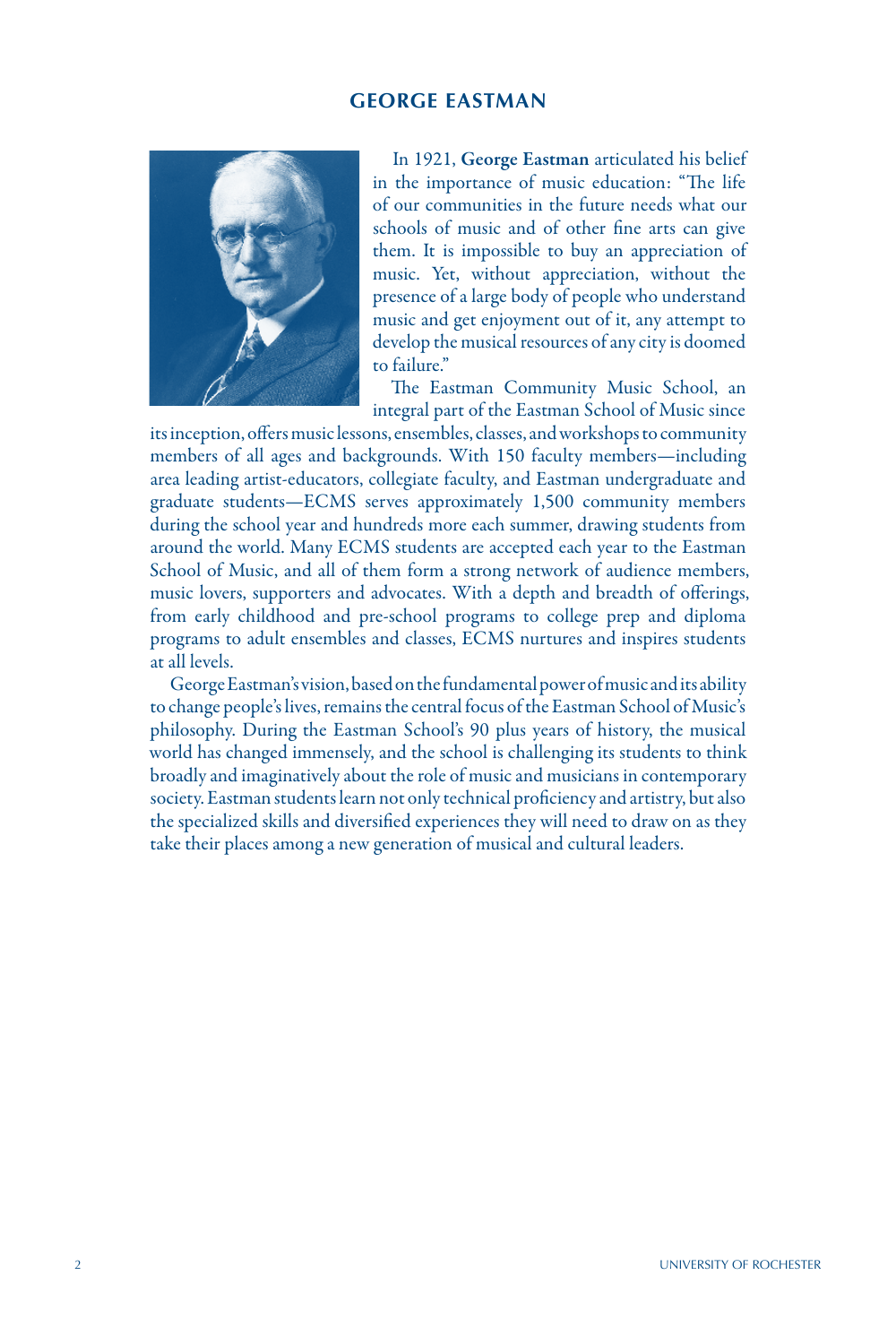#### **COMMENCEMENT SPEAKER**

## **JULIA BULLOCK '09E Vocalist and Interpretive Artist**

American vocalist Julia Bullock is "a musician who delights in making her own rules" (*New Yorker*). Combining versatile artistry with a probing intellect and commanding stage presence, she has, in her early 30s, already headlined productions and concerts at some of the preeminent arts institutions worldwide. An innovative programmer whose artistic curation is in high demand, she was recently named 2019- 20 Artist-in-Residence of San Francisco Symphony, while her other curatorial positions include 2018- 19 Artist-in-Residence of New York's Metropolitan Museum of Art, opera-programming host of new broadcast channel All Arts, and founding core



member of the American Modern Opera Company (AMOC). Chosen as one of WQXR's "19 for 19" artists to watch this year, Bullock is also a prominent voice of social consciousness and activism. As *Vanity Fair* notes, she is "young, highly successful, [and] politically engaged," with the "ability to inject each note she sings with a sense of grace and urgency, lending her performances the feel of being both of the moment and incredibly timeless."

Bullock has made key operatic debuts at San Francisco Opera in the world premiere of *Girls of the Golden West*, Santa Fe Opera in *Doctor Atomic*, Festival d'Aix-en-Provence and Dutch National Opera in *The Rake's Progress*, and the English National Opera, Spain's Teatro Real, and Russia's Bolshoi Theatre in the title role of *The Indian Queen*. In concert, besides headlining the Bernstein centennial gala with Andris Nelsons to launch the Boston Symphony Orchestra's 2017-18 season, she has collaborated with the Los Angeles Philharmonic and Gustavo Dudamel, the San Francisco Symphony and Michael Tilson Thomas, the New York Philharmonic and Alan Gilbert, Japan's NHK Symphony and Paavo Järvi, and both the Berlin Philharmonic and London Symphony Orchestra with Sir Simon Rattle. Her recital highlights include appearances at New York's Carnegie Hall, the Philadelphia Chamber Music Society, Cal Performances at UC Berkeley, Boston's Celebrity Series, Washington's Kennedy Center, and the Mostly Mozart and Ojai Music festivals, where she joined Roomful of Teeth and the International Contemporary Ensemble for the world premiere of *Josephine Baker: A Portrait*. This was the original prototype for *Perle Noire: Meditations for Joséphine,* a work conceived by Bullock in collaboration with Peter Sellars, and written for her by Tyshawn Sorey and Claudia Rankine. Bullock's growing discography includes *Doctor Atomic*, recorded with the composer conducting the BBC Symphony Orchestra, and *West Side Story,* captured live with Tilson Thomas and the San Francisco Symphony, both of which were nominated for Grammy Awards.

Julia Bullock was born in St. Louis, Missouri. She went on to earn her bachelor's degree from the Eastman School of Music, her master's degree in Bard College's Graduate Vocal Arts Program, and her Artist Diploma at New York's Juilliard School. It was there that she first met her husband, conductor Christian Reif, with whom she now lives in New York City and San Francisco.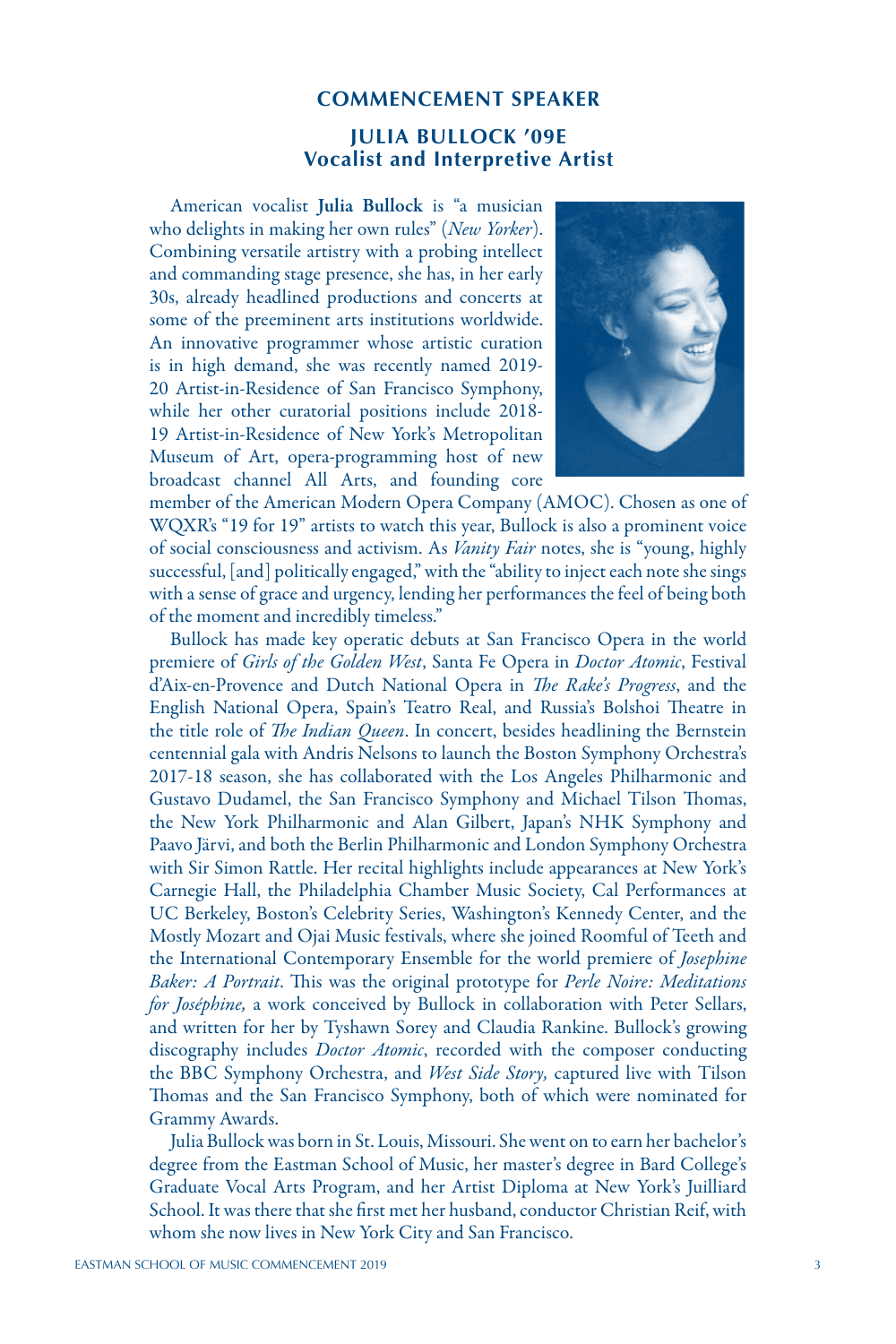# **CATHY E. MINEHAN '68 University Board of Trustees Member**



Cathy Minehan is the former chief executive officer and president of the Federal Reserve Bank of Boston, the first woman to be so named, and is well known for her work in national and international payment systems. She has also served as dean of the School of Management at Simmons College in Boston. Minehan has been chair of the Massachusetts General Hospital Board of Trustees since 2008. She is the first woman to lead that hospital's governing body in the organization's 200-year history. She also serves on several other for-profit and not-for-profit boards, including Bright Horizons Family Solutions, MITRE, and the Museum of Fine Arts in Boston.

Cathy Minehan's ties to Rochester span generations. She earned her bachelor's degree in political science from the University in 1968. Her father, Harry Jones, was a 1957 graduate; her son, Brian Minehan, is a 2004 graduate; and her daughter-inlaw, Cheri Minehan, is a 2005 graduate. She was named a trustee of the University in 1995, and chaired the Board's executive committee from May 2003 to May 2012. She recently co-chaired the Trustees' Presidential Search Committee, overseeing the process of identifying the University's new president, Dr. Sarah Mangelsdorf. Minehan was a national co-chair of The Meliora Challenge, the University's \$1.2 billion comprehensive campaign that concluded in June 2016 and raised more than \$1.37 billion from more than 200,000 donors.

In 2018, Minehan committed \$5 million to the Eastman School of Music in celebration of the school's upcoming centennial. Her support will establish two Minehan Family Professorships to support world-class Eastman faculty, and the Minehan Family Scholarship. During The Meliora Challenge, she and her husband funded the Cathy E. Minehan and E. Gerald Corrigan Endowed Scholarship, and the Corrigan-Minehan Professorship in Political Science in the School of Arts & Sciences. They are also charter members of the George Eastman Circle, the University's leadership annual giving society.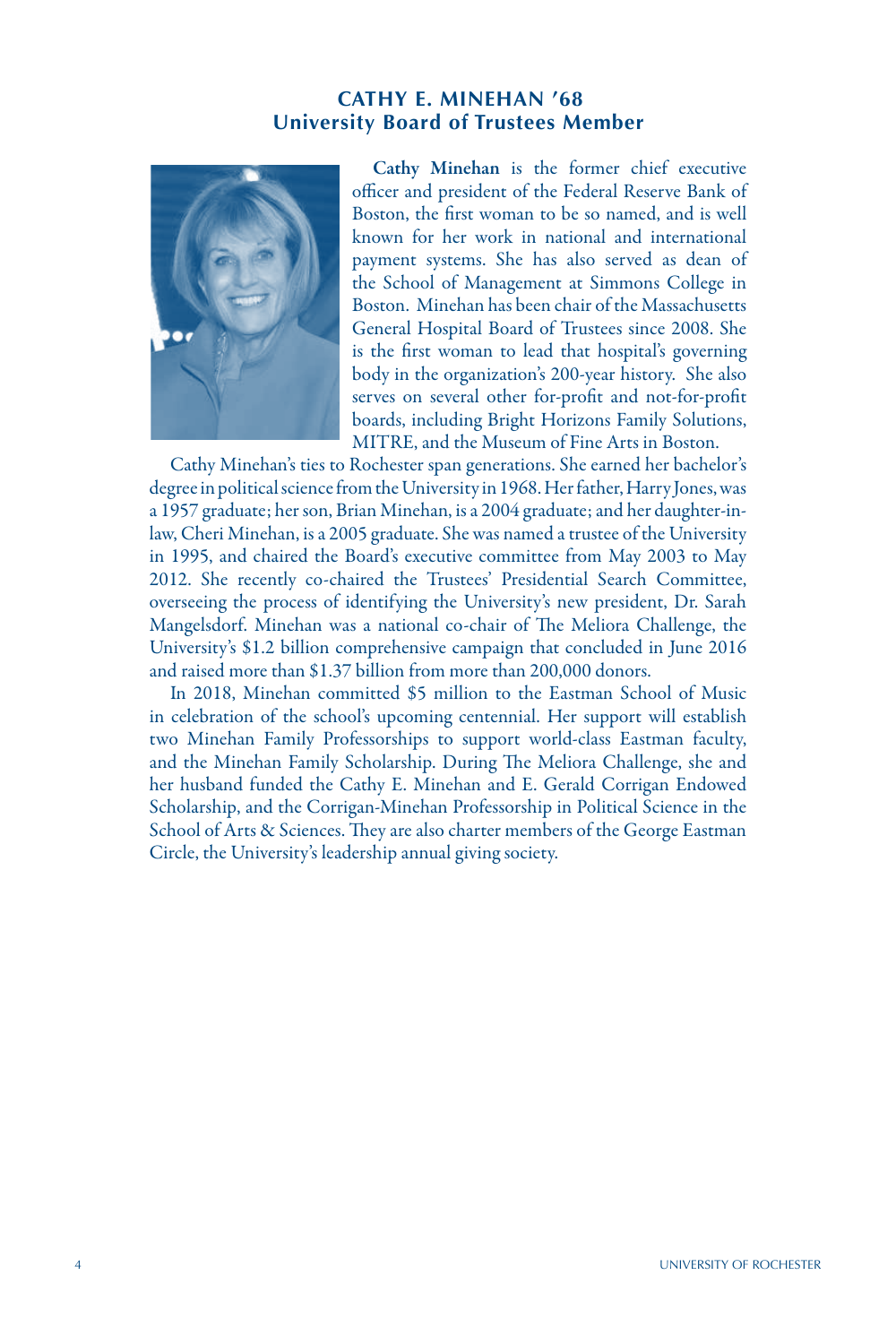# **ELIZABETH WEST MARVIN '81E (MA), '89E (PHD) Minehan Family Professor**

Elizabeth West Marvin is Professor of Music Theory at the Eastman School of Music of the University of Rochester; she holds a secondary appointment in the Department of Brain and Cognitive Sciences in Arts, Sciences, and Engineering. Marvin's research focuses on music cognition, including the study of cognitive differences among musicians, non-musicians, and absolute-pitch listeners; pedagogical implications of music-cognitive research; comparisons between language and music processing; and, more recently, music and medicine.

In 2016, she served as musician consultant during awake brain surgery for a professional musician—in a



research collaboration with Bradford Z. Mahon, Ph.D. and Webster H. Pilcher, M.D., Ph.D. of the University of Rochester Medical Center—which was covered by NPR and other national news outlets. Her most recent research focuses on the influence of culture on implicit learning of absolute pitch, drawing upon interviews of AP possessors from the U.S., China, and Hong Kong.

Professor Marvin's articles on music analysis, theory pedagogy, and music cognition appear in *Music Theory Spectrum*, *Journal of Music Theory*, *Music Perception*, *Psychology of Music*, and *Journal of Music Theory Pedagogy*, among others. As music-theory pedagogue, she is co-author of three textbooks: *The Musician's Guide to Theory and Analysis*, *The Musician's Guide to Fundamentals*, and *The Musician's Guide to Aural Skills*, with co-authors Jane Clendinning, Joel Phillips, and Paul Murphy (all published by W.W. Norton).

Dr. Marvin is a past President of the national Society for Music Theory and the Music Theory Society of New York State; she is a former Chair of the Music Theory Department and former Dean of Academic Affairs at Eastman. In 2013, Dr. Marvin was awarded the Gail Boyd de Stwolinski Prize for Lifetime Achievement in Music Theory Teaching and Scholarship. In 2018, she was awarded Eastman's first Diversity Award for her efforts on behalf of diversity at the Eastman School and in the discipline of music theory at large.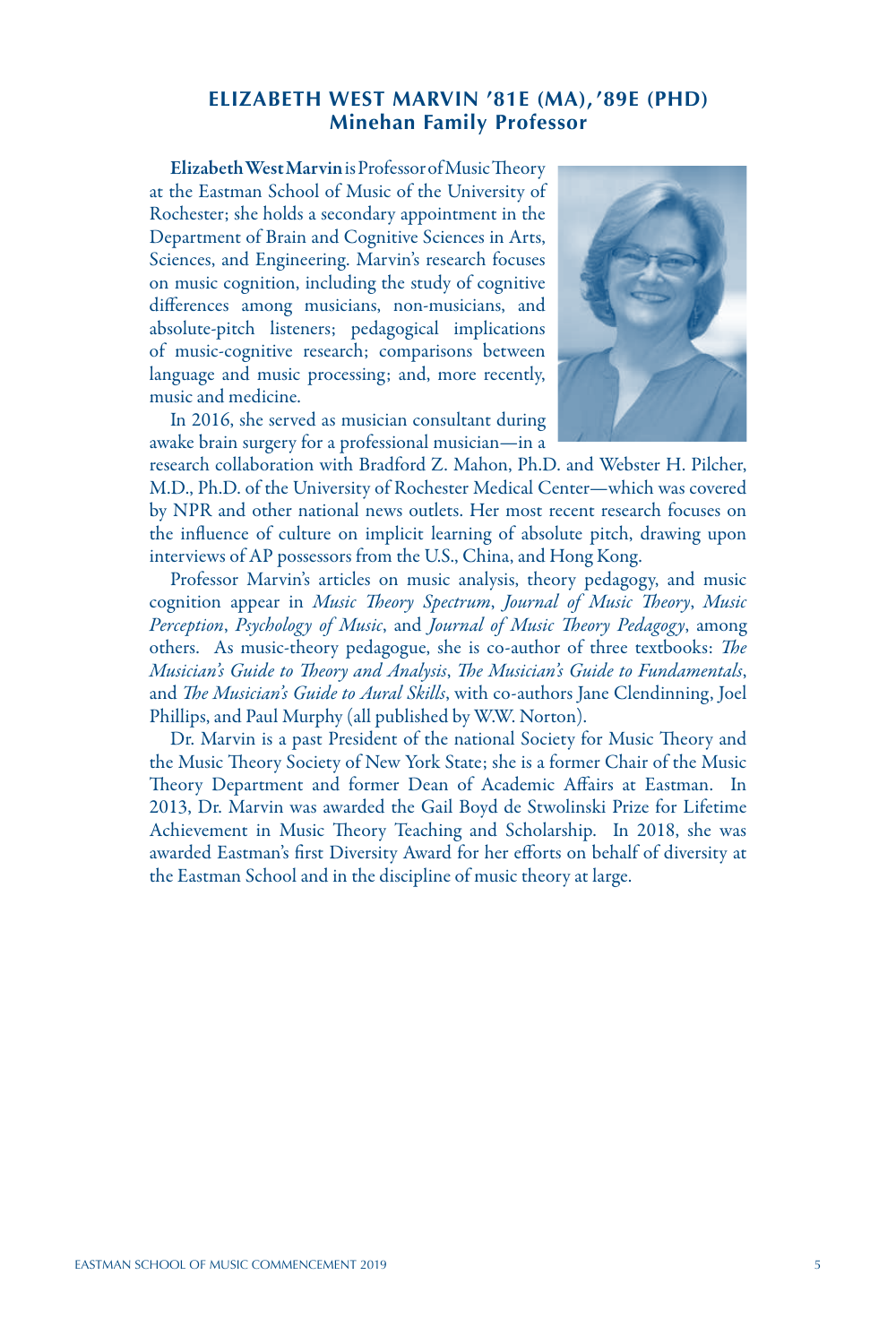# **COMMENCEMENT CEREMONY SUNDAY, MAY 19, 2019**

Richard Feldman, *President,* Presiding

**Prelude**

*Rettner Overture* Ethan Cypress '19E (MM)

*Marienlieder,* Op. 22 "Der Englische Gruss"•"Marias Kirchgang"•"Marias Wallfahrt"•"Der Jager" Johannes Brahms/arr. Ralph Sauer '65E, '65E (MM)

> *Capriol Suite* Peter Warlock/arr. Brian Lynn Bransles

**Academic Processional** *"*Elsa's Procession to the Cathedral" from *Lohengrin* Richard Wagner/arr. Wesley Hanson '76E (DMA)

#### **Invocation**

Rev. Brian C. Cool '06W (MS) *The J. Nelson '55 and Joan Dutcher Hoffman '55 Director of the Catholic Newman Community*

**Welcome from the Board of Trustees** Cathy E. Minehan '68, *University Board of Trustees Member*

**Welcome from the University President** Richard Feldman

**Remarks from the Dean** Jamal J. Rossi, *Joan and Martin Messinger Dean*

#### **Recognition of Student Prizes and Awards**

Donna Brink Fox, *Senior Associate Dean of Academic & Student Affairs (See insert in Commencement Program)*

> **Student Address to Graduates** Jing Tian Ngiaw '19E

**Presentation of Eisenhart Award for Excellence in Teaching** Jamal J. Rossi

**Installation of Elizabeth West Marvin '81E (MA), '89E (PhD) as the inaugural Minehan Family Professor**

Richard Feldman Robert L. Clark, *Provost and Senior Vice President for Research* Jamal J. Rossi Cathy E. Minehan

**Presentation of Eastman School of Music Distinguished Alumna Award** Jamal J. Rossi

> **Address to Graduates** Julia Bullock '09E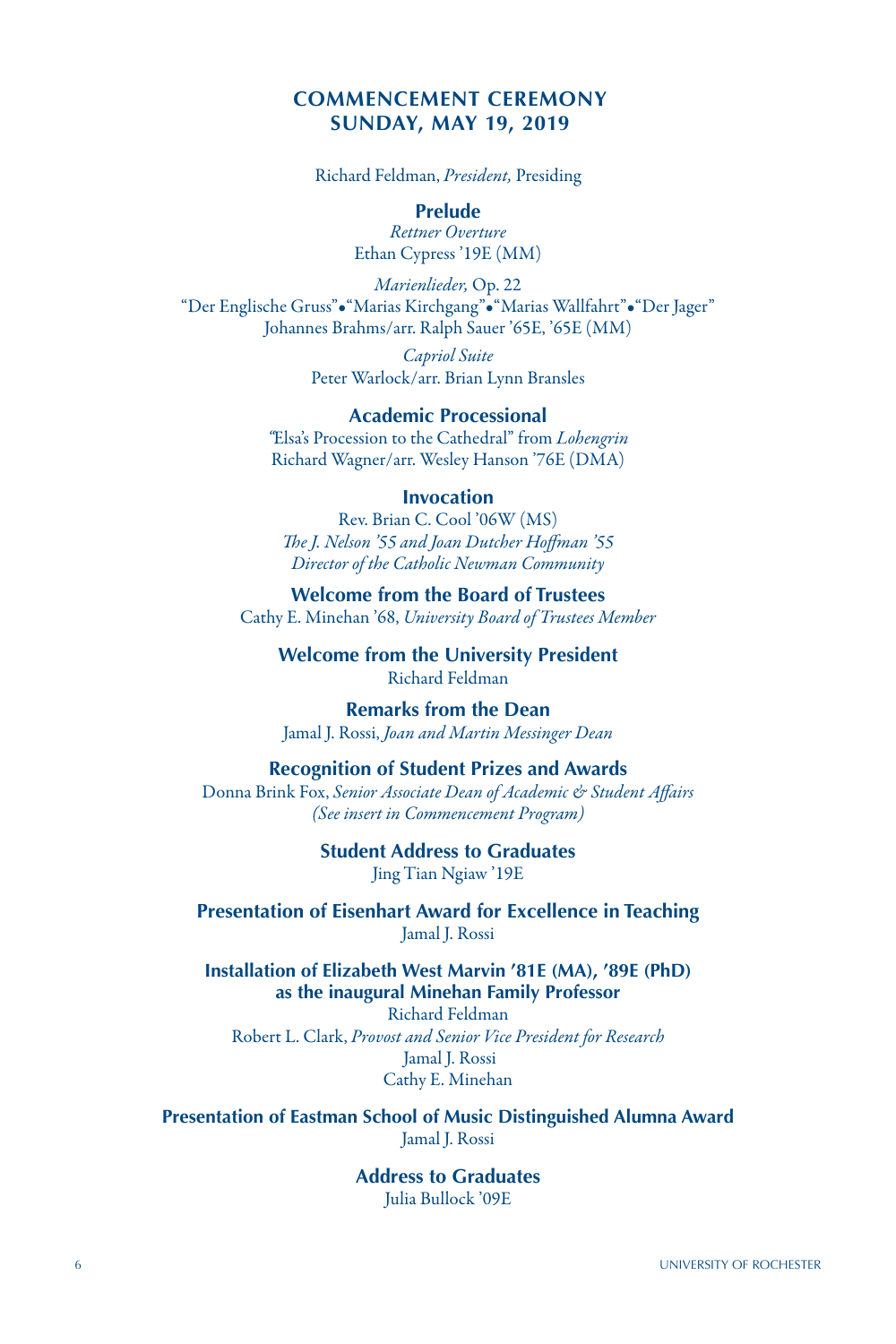## **Interlude**

*Ceol (2009)* Alan Danahy '09E

**Recognition of Doctoral Recipients** Marie Rolf, *Senior Associate Dean of Graduate Studies*

## **Conferring of Master's & Bachelor's Degrees**

Richard Feldman Presented by Jamal J. Rossi and Donna Brink Fox

# **Closing Remarks**

Jamal J. Rossi

# **Recessional**

"Achieved is the Glorious Work" from *The Creation* Franz Joseph Haydn/arr. Donald Miller '55E, '62E (MM)



#### **Academic Department Representatives**

*Chamber Music* – Elinor Freer *Composition* – David Liptak *Conducting and Ensembles* – William Weinert *Humanities* – Glenn Mackin *Jazz Studies and Contemporary Media* – Jeff Campbell *Music Teaching and Learning* – Philip Silvey *Musicology* – Holly Watkins *Organ, Sacred Music and Historical Keyboards* – Jean Barr *Piano* –Douglas Humpherys *Strings, Harp and Guitar* – Nicholas Goluses and David Ying *Theory* – Seth Monahan *Voice and Opera* – Katherine Ciesinski *Woodwinds, Brass and Percussion* – Michael Burritt

#### **Marshals**

*University Marshal* – Jean Barr *Associate Marshal* – David Liptak *Doctoral Marshals* – Aaron Benjamin Grant and Shichao Zhang *Master's Marshal* – Joseph John Taff *Undergraduate Marshal* – Matthew Samuel Nedvin

### **Eastman Trombone Choir**

Mark Kellogg and Larry Zalkind, *Co-Directors* Christopher Wayne Clark, Jack Austin Connolly, Nathan A. Cooper, Jackson Alexander Courtright, Nicholas Andrew Crane, Ethan Robert Cypress, Benjamin Kim Dettelback, Dillon Charles Downey, Joshua Gagnon, Joshua Ernst Gehres, Justin Alexander Gorodetzky, Alexei B. Gulakiw, Nolan Michael Hennessey, Connor Bryce Ingham, Isabella Lau, Justyn Loney-Newman, Michael Martinez, Jordan Elliott Moore, Gabriel Dallas Ramos, Ivan Bernard Findlay Schmich Kinney, Miriam Joanna Snyder, Michael Christopher Turner, Sophia Lynn Volpe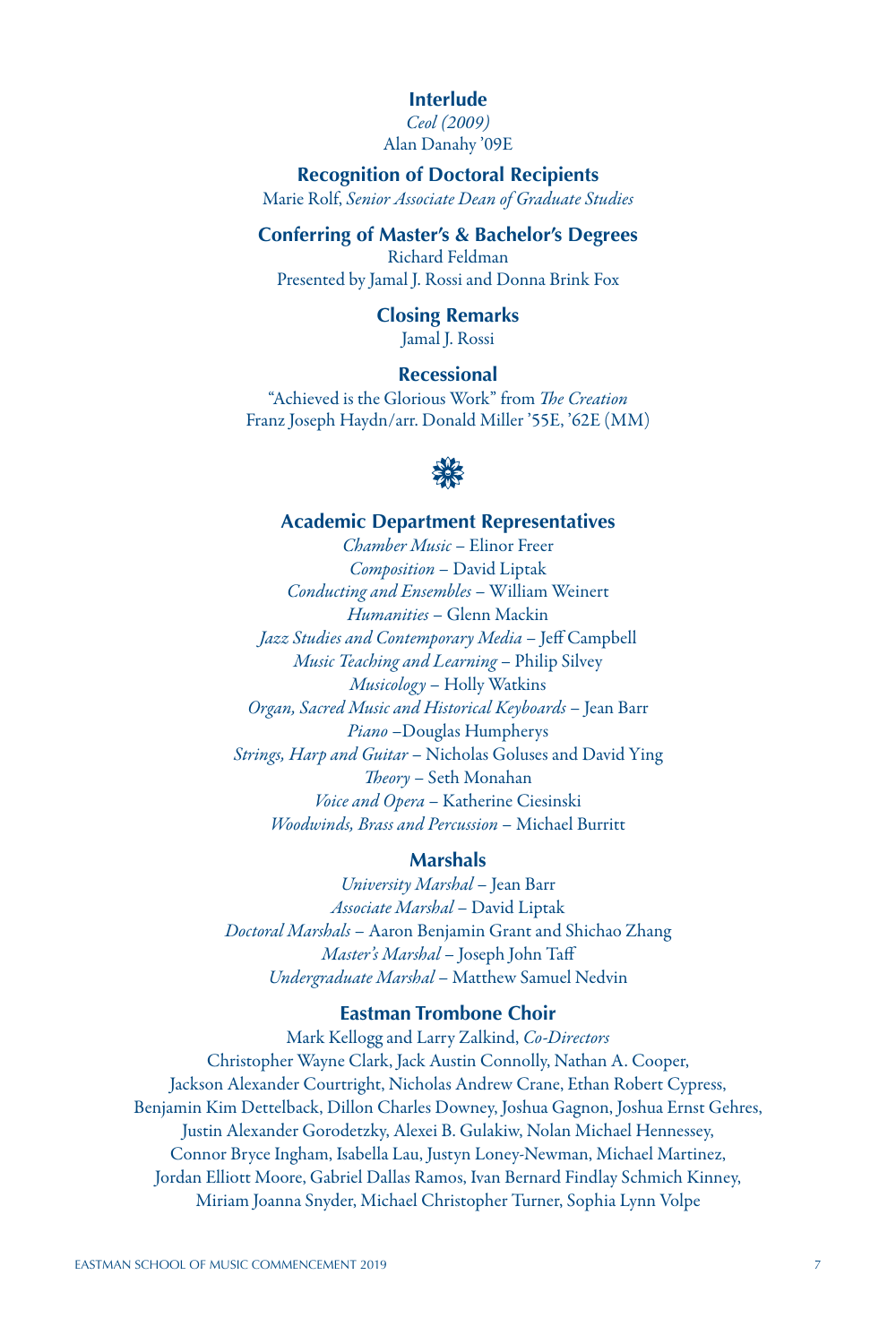# **CATHERINE FILENE SHOUSE ARTS LEADERSHIP PROGRAM CERTIFICATE**

The Arts Leadership Program (ALP) is the flagship program of Eastman's Institute for Music Leadership. Launched by the Eastman School in 1996, ALP recognizes that success as a professional musician not only requires superb technical skills and artistry: but also the ability to communicate effectively, entrepreneurial skills, fluency with emerging technologies, commitment to audience education, and public advocacy for music and the arts. Through a special curriculum, internship program, and guest speakers, the ALP prepares Eastman students to take charge of their career prospects, and encourages them to provide leadership in the musical culture and marketplace.

Andrew David Bockman Matthew Samuel Nedvin Julia Catherine Fedor Jennifer Nee Sarah Forestieri Manus Jing Tian Ngiaw Noel uinn Holloway Jane Ellen Robertson Q Taylor Nicole Kroma Caroline Samuels Anthony Paul LaLena Sungmin Shin Eric Michael Laprade Elizabeth Susanne Smith Jarod Vanbiesbrouck Lau Wendy Wan Ni Toh Ling-Yu Lee Brian Man-ho Wong Boon Hua Lien Seth Michael Wright Amber Mei Li Mecke

Juliette Henriette Angoulvant Rosanna Katherine Anne Moore

## **PERFORMER'S CERTIFICATE**

The Performer's Certificate recognizes students who demonstrate outstanding performing ability. Nominated for this honor by their respective departments, the candidates present a special jury and recital.

Andrew David Bockman, *percussion* Henry Stephen Bond, *horn* Jackson Alexander Courtright, *trombone* Colin Noel Crake, *saxophone* Benjamin Kim Dettelback, *trombone*  Brian Dooley, *guitar*  Ethan Thomas Durell, *viola* Brian Jacob Fowler, *bassoon* Benton James Gordon, *flute* Jordan Gunn, *violoncello*

Sean A Knapp, *double bass* Victor LaBozzetta III, *percussion* Michael Martinez, *trombone* Jordan Elliott Moore, *euphonium* Patrick J. Peralta, *guitar* Charles Thomas Reed, *violoncello* Lauren Claire Robinson, *horn* Yuan Tian, *violin* Oliver Xu, *percussion*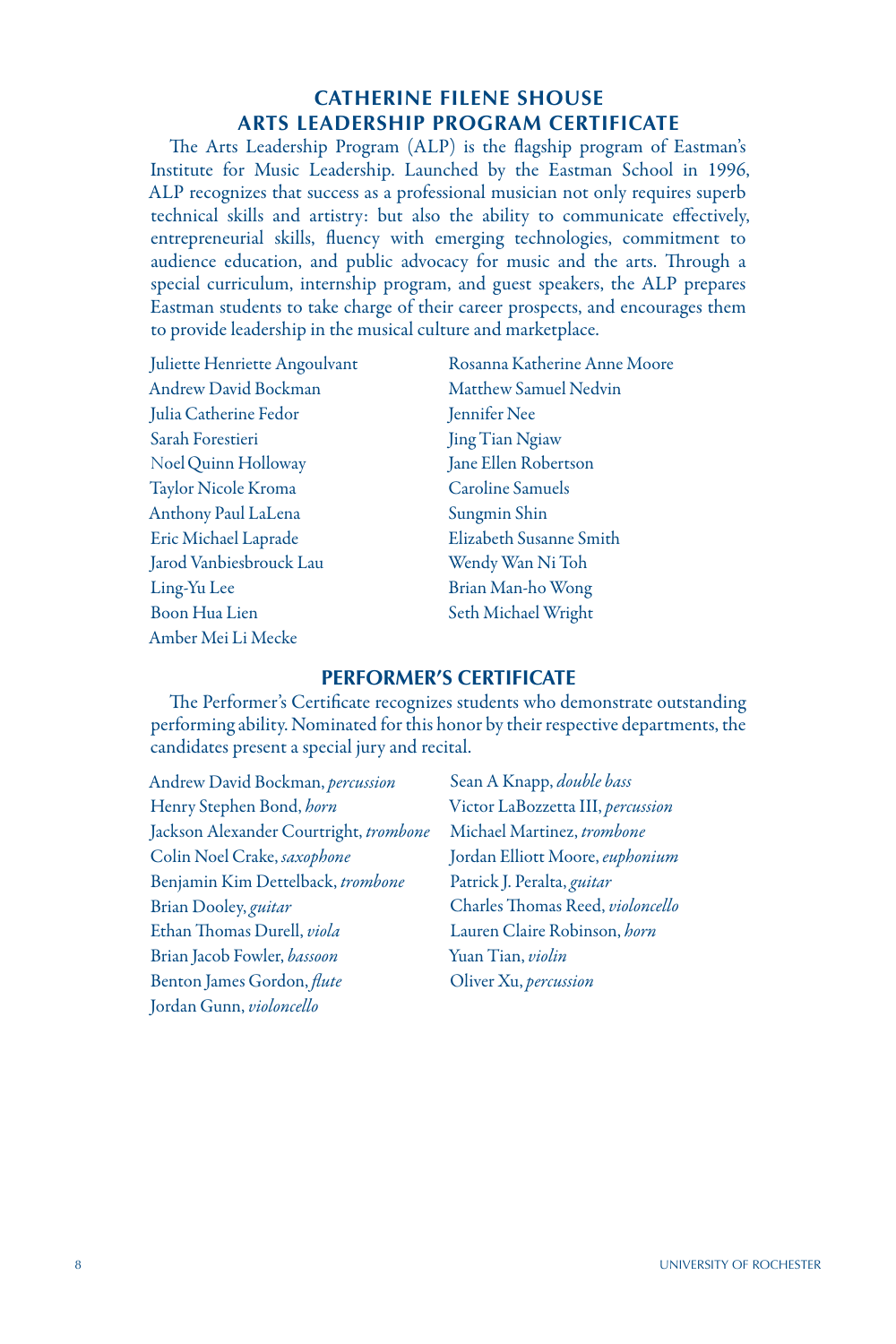# **ADVANCED CERTIFICATE IN COLLEGE AND/OR COMMUNITY MUSIC TEACHING**

In recognition of the fact that musicians will have many opportunities to teach as a component of their careers, Eastman established the Advanced Certificate in College and/or Community Music Teaching in 2003. The program requires graduate students to explore the art of teaching through coursework and an internship under the mentoring of master teachers at Eastman.

*Advanced Certificate in College Music Teaching* Blaire K.S. Koerner Nicki Roman

#### **CERTIFICATE IN WORLD MUSIC / ADVANCED CERTIFICATE IN ETHNOMUSICOLOGY**

The Certificate Program in World Music and the Advanced Certificate in Ethnomusicology are programs open to students interested in learning about the world's musical traditions and the people who create and perform them. In addition to enhancing the students' philosophical, political, and musical understandings of today's world cultures, these programs also develop practical skills needed for today's job market. This is achieved through coursework in music, anthropology and performance in Eastman's world music ensembles: Balinese Gamelan, South Indian Drumming, and Zimbabwean Mbira Ensemble.

Samantha Emma Turley Megan Steigerwald Ille

*Certificate in World Music Advanced Certificate in Ethnomusicology* Thomas Anthony Torrisi III

## **ADVANCED CERTIFICATE IN THE ART OF IMPROVISATION**

The Advanced Certificate in the Art of Improvisation offers a course of study for Eastman students interested in exploring and advancing their skills in improvisation in a wide array of musical styles and ensemble settings.

Theresa Chen

#### **SACRED MUSIC DIPLOMA**

The Sacred Music Diploma addresses the diverse settings and rapidly changing conditions in which sacred music is practiced today. Students acquire practical skills in traditional and non-traditional worship practices, while learning historical perspectives in liturgy and music.

By maintaining Eastman's high musical and performance standards, students develop skills necessary to lead high-quality sacred music ministries.

Brian Vincent Glikes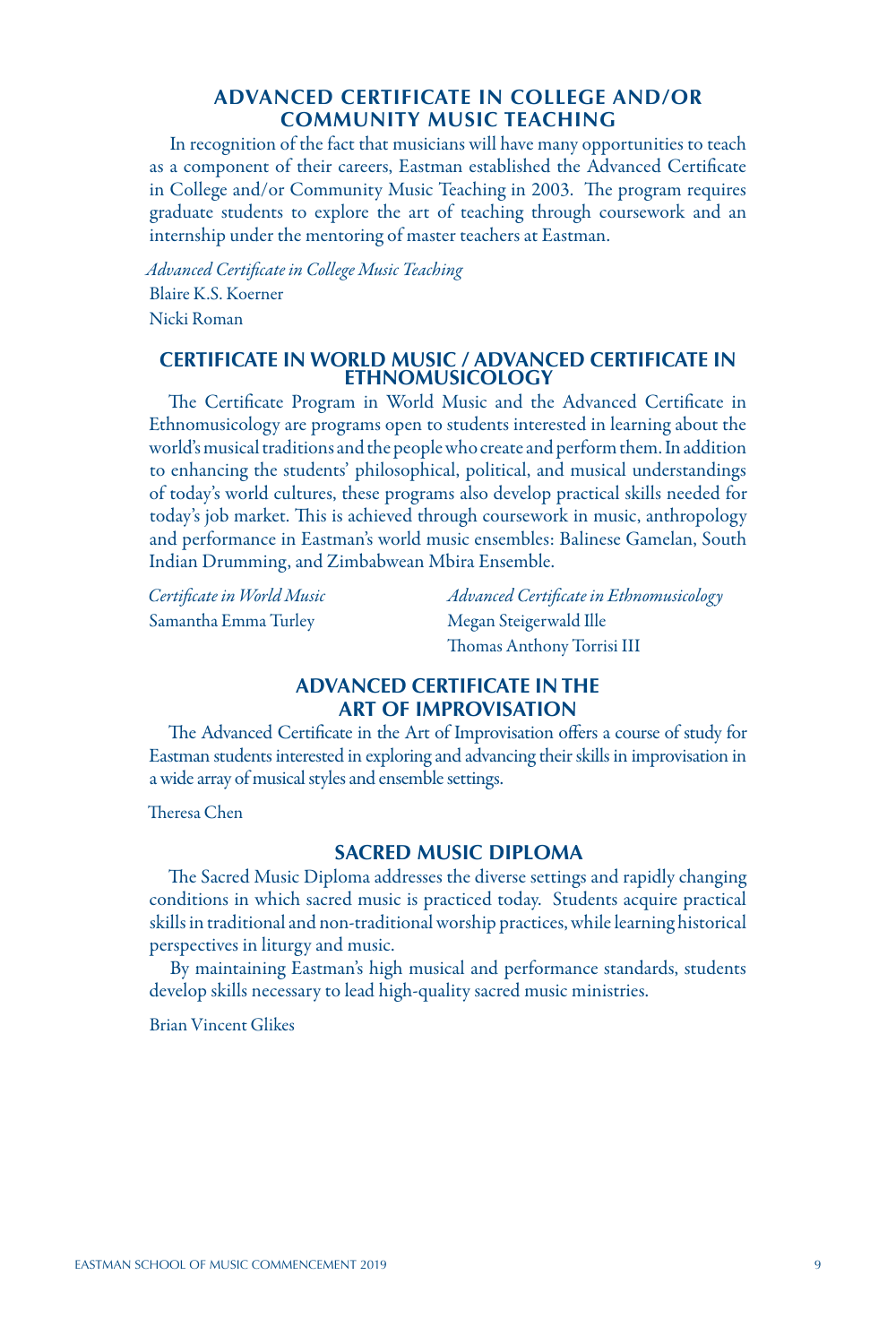#### **PI KAPPA LAMBDA**

Pi Kappa Lambda is an honor society, the only music organization recognized by the Association of College Honor Societies. Founded in 1918 at Northwestern University, PKL is dedicated to the fostering of scholarly interest in the theoretical and historical aspects of music, and to the pursuit of eminent achievement in performance, composition, music education and research. Eastman's Beta Pi Chapter was active from 1966 to 1988, and after a 25-year hiatus, was reactivated in 2013.

- Stephen Armstrong Raina Mary Marjorie Arnett Kyrsten A. Chambers-Jones Jackson Alexander Courtright Wilhelmina Lynn Esary Matthew Stephen Figel Michael Galvin Victor LaBozzetta III Rudolph David Mayrhofer Daniel John Minnick Matthew Samuel Nedvin
- Jing Tian Ngiaw Charles Thomas Reed Samuel Reenan Jane Ellen Robertson Lev Daniel Roshal Elena Beth Rubin Corey Silberstein Caroline Allie Sonett Ivan Tan David Yun

#### **SIGMA ALPHA IOTA**

Sigma Alpha Iota is an organization which promotes interaction among those who share a commitment to music. Members of Sigma Alpha Iota are active in all areas of campus music and campus life, working closely with faculty, administration, campus and community groups, music professionals and patrons.

| Collegiate Honor Award  | Scholastic Award      |
|-------------------------|-----------------------|
| Elizabeth Susanne Smith | Wilhelmina Lynn Esary |

#### **PHI BETA KAPPA**

The Phi Beta Kappa society is the University of Rochester's chapter of the nation's oldest and most prestigious undergraduate honors organization. Founded in 1776, Phi Beta Kappa invites for induction the most outstanding students at America's leading colleges and universities. The Society champions the liberal arts—the humanities, the social sciences, and the natural sciences—in higher education and in society at large.

Hannah Leslie Dick Adrian Howard Eldridge

#### **TAKE FIVE SCHOLARS 2019-2020**

Since its inception in 1986, over 1,100 students have received one or two tuition-free terms through the University's Take Five Scholars Program to complete additional coursework that enriches their undergraduate education. Although the students listed below will officially graduate next year, at the end of their fifth year, some have chosen to participate in today's ceremony to celebrate with family and friends.

Henry Tao Dean Matthew Stephen Figel Rudolph David Mayrhofer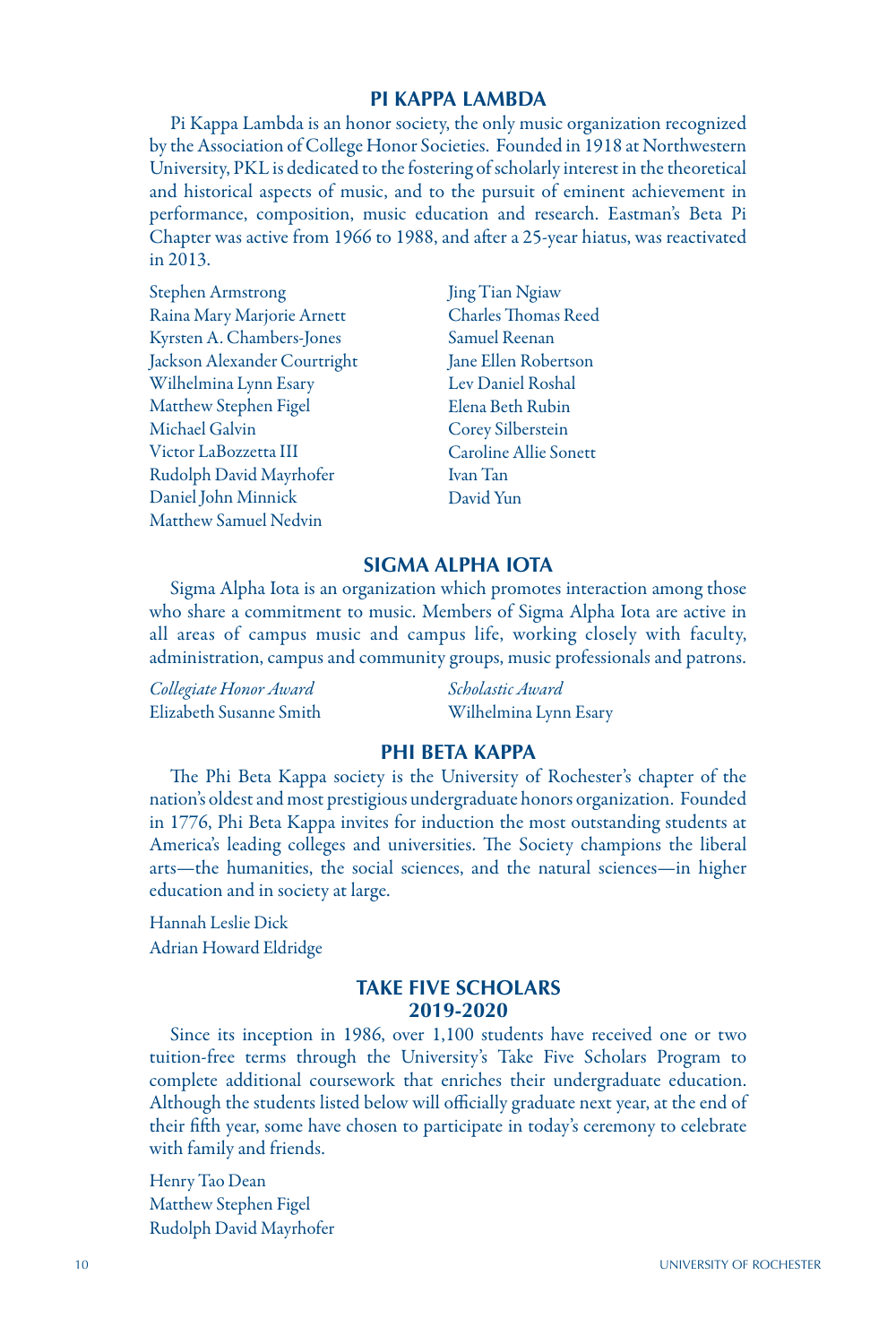## **BACHELOR OF MUSIC DEGREE CANDIDATES**

Stephanie Lora Anderson, *Applied Music (Trumpet)* Raina Mary Marjorie Arnett, *Applied Music (Violin)/Music Theory, with High Distinction* Hyunjee Baek, *Applied Music (Piano)* Nathaniel Bear, *Applied Music (Voice)* James Henry Benson V, *Applied Music (Voice)* Max Berlin, *Jazz Studies and Contemporary Media, with High Distinction* Benjamin Harper Bird, *Jazz Studies and Contemporary Media, with Distinction* Henry Stephen Bond, *Applied Music (Horn)* Abraham Josue Bonilla, *Applied Music (Violoncello)* Giuliana Catherine DiMento Brawley, *Applied Music (Voice)* Claire Caverly, *Applied Music (Voice)* Tyler Andrew Cervini, *Applied Music (Voice)* Irina Chang, *Applied Music (Clarinet)* Dolores Irene (Dirén) Checa José, *Applied Music (Violin)* Jerry Xue Hao Chen, *Applied Music (Piano)* Julia Helen Churchill, *Applied Music (Violin)* Charlotte Erin Collins, *Applied Music (Oboe)/Music Education, with Distinction* Jackson Alexander Courtright, *Applied Music (Trombone)/Jazz Studies and* C*ontemporary Media, with High Distinction* Sterling Joseph Cozza, *Jazz Studies and Contemporary Media/Music Education, with Distinction* Colin Noel Crake, *Applied Music (Saxophone), with High Distinction* Nicholas Andrew Crane, *Applied Music (Trombone)* Benjamin Kim Dettelback, *Applied Music (Trombone), with Distinction* Hannah Leslie Dick, *Applied Music (Percussion), with High Distinction* Ethan Thomas Durell, *Applied Music (Viola), with Distinction* Adrian Howard Eldridge, *Jazz Studies and Contemporary Media, with Distinction* Jonathan Andrew Eng, *Applied Music (Violin*) Wilhelmina Lynn Esary, *Music Composition, with Highest Distinction* Livio N Fasullo, *Music Education/Jazz Studies and Contemporary Media* Julia Catherine Fedor, *Applied Music (Voice)* Maya Rebecca Fields, *Applied Music (Viola)* Alland Gordon Fry IV, *Applied Music (Percussion)* Benton James Gordon, *Applied Music (Flute), with High Distinction* Megan Nicole Graves, *Applied Music (Voice)* Jordan Gunn, *Applied Music (Violoncello)* Joseph Daniel Hagen, *Applied Music (Viola) —Major; Audio & Music Engineering* —*Minor* Kelly Haines, *Applied Music (Bassoon)* Tyler Chen Hayford, *Applied Music (Piano)/Musical Arts* Samuel Hamilton Hill, *Jazz Studies and Contemporary Media/Music Education* Collin William Holloway, *Applied Music (Guitar)* Noel Quinn Holloway, *Applied Music (Percussion)* Jeremy Howell, *Applied Music (Saxophone)* Yen Hsiang, *Applied Music (Violin), with Distinction* Chih-Yun Hsiao, *Applied Music (Piano)*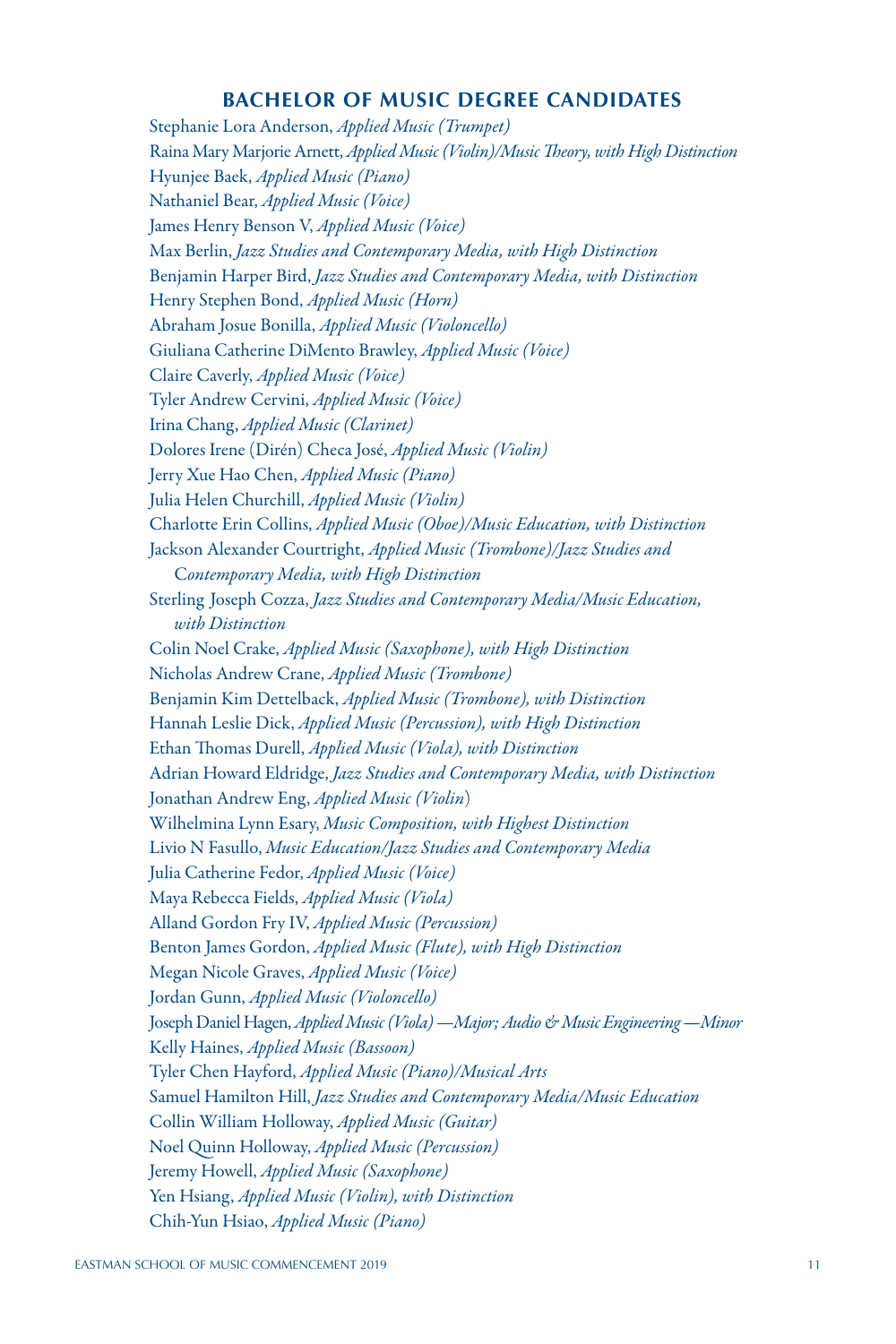Marcus Edward Jefferson, *Applied Music (Voice)* Leah Frances Jorgensen, *Applied Music (Horn)/Music Education* Leeza Katz, *Applied Music (Voice)* Nathan Warner Kay, *Jazz Studies and Contemporary Media*  Patrick Daniel Kelly, *Applied Music (Voice)* Sean A Knapp, *Applied Music (Double Bass), with Distinction* Taylor Nicole Kroma, *Jazz Studies and Contemporary Media/Music Education* Victor LaBozzetta III, *Applied Music (Percussion)/Music Theory, with High Distinction* Jarod Vanbiesbrouck Lau, *Applied Music (Trumpet)* Qing Li, *Applied Music (Piano)* Tong Li, *Applied Music (Violin)* Max Lin, *Applied Music (Flute)* Debra Loh, *Applied Music (Bassoon), with Distinction* Justyn Loney-Newman, *Applied Music (Euphonium)/Music Education* Garrett Wilson Mader, *Jazz Studies and Contemporary Media, with Distinction* Geraldo Francisco Marshall, *Jazz Studies and Contemporary Media*  Sarah Shiaoming McBride, *Applied Music (Viola)* Philip Milman, *Applied Music (Bassoon)* Logan May Mohr, *Jazz Studies and Contemporary Media*  Jordan Elliott Moore, *Applied Music (Euphonium)/Music Education, with High Distinction* Matthew Samuel Nedvin, *Music Education, with Highest Distinction* Jennifer Nee, *Applied Music (Voice)/Music Education, with Distinction* Jing Tian Ngiaw, *Music Education/Musical Arts, with High Distinction* Grant Collier O'Brien, *Applied Music (Tuba)* Aidan John O'Connor, *Jazz Studies and Contemporary Media* Shimon Joseph Ohi, *Applied Music (Horn)* Yumeng Pan, *Applied Music (Piano)* Dahyun Park, *Music Education, with Distinction* Seongjoo Park, *Applied Music (Clarinet)* Zachary Parker, *Applied Music (Double Bass)* Julian Nicholas Petrallia, *Applied Music (Organ), with Distinction* David Hiram Puchkoff, *Applied Music (Trumpet)* Gabriel Dallas Ramos, *Applied Music (Trombone)* Lisa Read, *Applied Music (Oboe), with Distinction* Zoe Resmer, *Applied Music (Horn), with Distinction* Angel Comfort Rhodes, *Applied Music (Violin)* Jane Ellen Robertson, *Applied Music (Voice), with High Distinction* Lauren Claire Robinson, *Applied Music (Horn), with Distinction* John Chadwick Rockwell, III, *Applied Music (Trumpet)* Julia A. Rosenbaum, *Applied Music (Violoncello)* Elena Beth Rubin, *Applied Music (Flute), with High Distinction* Caroline Samuels, *Applied Music (Double Bass)* Haley LeAnne Schricker, *Applied Music (Violin), with Distinction* Jiaqi Shao, *Applied Music (Organ), with Distinction* Elizabeth Susanne Smith, *Applied Music (Violin)*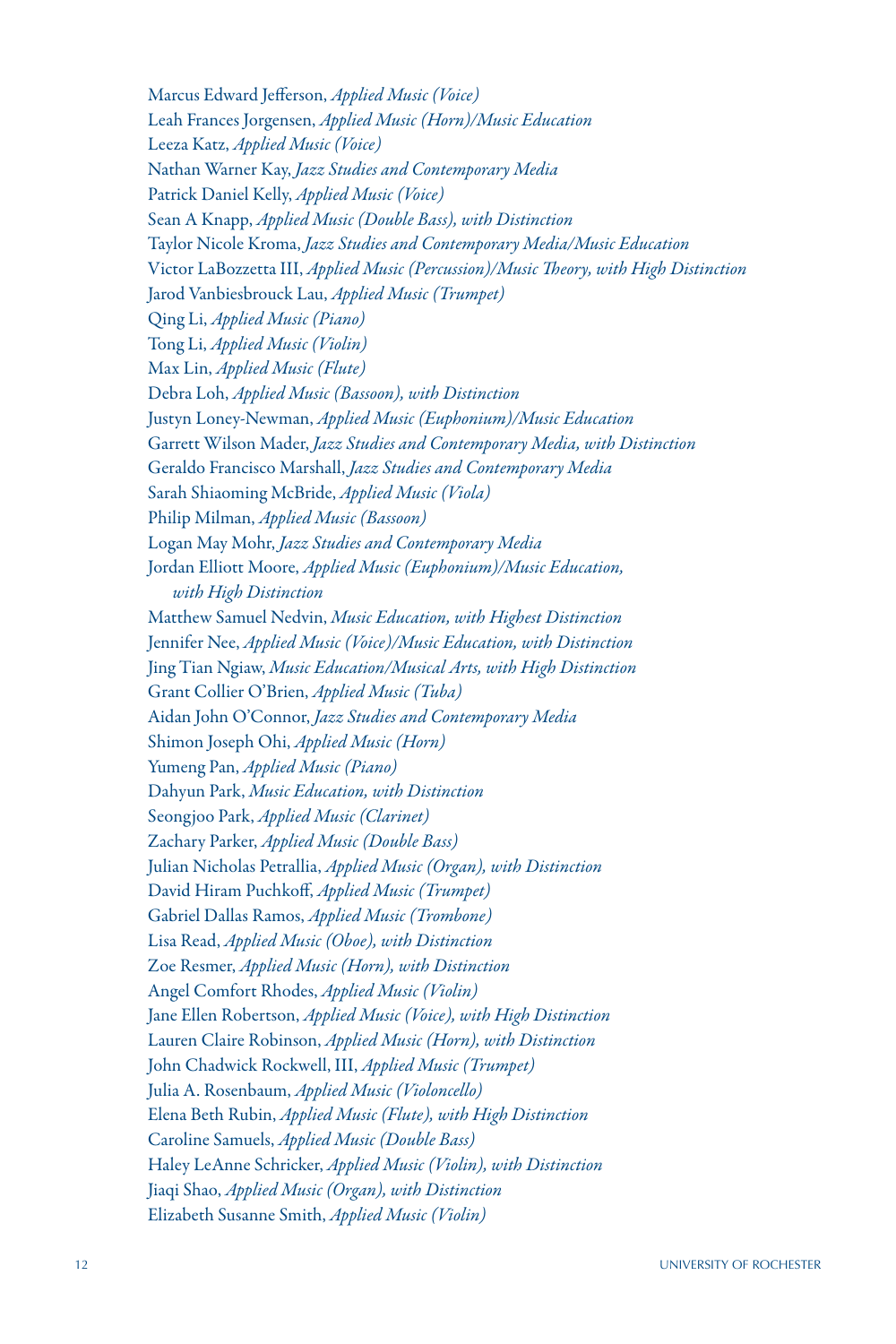Preston Alexander Smith, *Applied Music (Tuba)* Grace Yehyun Song, *Applied Music (Violin)* Kang Ho Song, *Applied Music (Piano), with Distinction* Andrew Connor Tachine, *Jazz Studies and Contemporary Media, with Distinction* Haiyue Tian, *Applied Music (Piano)* Nicole Alexandra Toms, *Applied Music (Voice)/Music Education* Samantha Emma Turley, *Applied Music (Harp)* John David Uchal, *Applied Music (Oboe)* Kisa Uradomo, *Applied Music (Violin)* Drew Voghel, *Jazz Studies and Contemporary Media, with Distinction* Kennedy Da'Lon Wallace, *Applied Music (Flute)* Kelly Marie Whitesell, *Applied Music (Voice)/Music Education, with Distinction* Rowan Wolf, *Jazz Studies and Contemporary Media*  Michael Ziyuan Wu, *Applied Music (Violin)* Michelle Yuxuan Wu, *Music Education*  Oliver Xu, *Applied Music (Percussion)* David Yun, *Applied Music (Percussion), with High Distinction* Qing Zhao, *Applied Music (Piano)* Mi Zhou, *Applied Music (Piano)*

## **MASTER OF ARTS DEGREE CANDIDATES**

Noah Litman Kahrs, *Music Composition*  Anthony Paul LaLena, *Musicology*  Braden Nathaniel Maxwell, *Music Theory*  Brittany Elizabeth O'Reilly, *Music Education (August 31, 2018)* Danielle Ellis Osterman, *Musicology*  Suraj Saifullah, *Musicology*  Eron Frances Smith, *Music Theory*  Jasmine McKay Thomasian, *Music Composition*  Stephanie Michelle Venturino, *Music Theory*  Beiliang Zhu, *Ethnomusicology* 

# **MASTER OF MUSIC DEGREE CANDIDATES**

Veena Woeh Akama-Makia, *Performance and Literature (Voice)* Juliette Henriette Angoulvant, *Performance and Literature (Bassoon)* Catherine Arai, *Performance and Literature (Violin)* Stephanie Jean Becker, *Performance and Literature (Oboe)* Andrew David Bockman, *Performance and Literature (Percussion)* Kathryn Virita Brown, *Performance and Literature (Viola)/Music Education* Andrew Brunson, *Performance and Literature (Double Bass)* Jonathan Bumpus, *Jazz Studies and Contemporary Media*  Carley Ann Campbell, *Performance and Literature (Voice)* Hannah Gisela Carroll, *Performance and Literature (Voice)* Kelsey A. Castellanos, *Performance and Literature (Clarinet)* Nathaniel Allen Catasca, *Performance and Literature (Voice)* Kyrsten A. Chambers-Jones, *Performance and Literature (Voice)*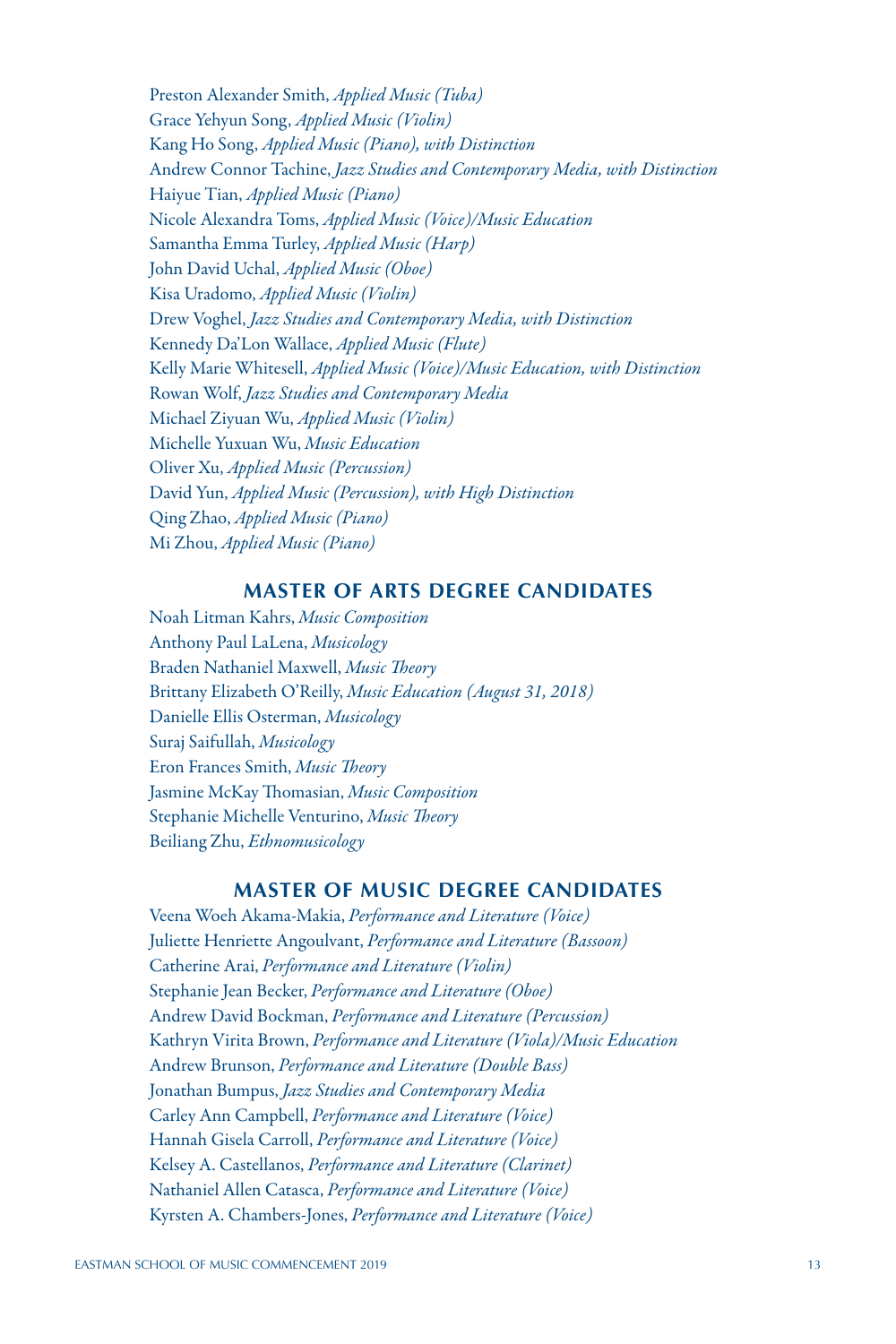Wai Leong Ryan Chan, *Performance and Literature (Organ)* Isaiah Demetrius Chapman, *Performance and Literature (Viola)* Junheng Chen, *Performance and Literature (Violin)* Jaehyuk Choi, *Performance and Literature (Viola)* Nathan A. Cooper, *Performance and Literature (Trombone)* Ethan Robert Cypress, *Jazz Studies and Contemporary Media*  Jasmine A. Daquin, *Performance and Literature (Oboe)* Amelia Morgan del Caño, *Performance and Literature (Bassoon)* Jacob Denny, *Contemporary Media and Film Composition*  Andrew Josiah Dill, *Jazz Studies and Contemporary Media*  Brian Dooley, *Performance and Literature (Guitar)* Connor Walter Doran, *Conducting*  Isaac Emmanuel Drewes, *Performance and Literature (Organ)* Sarah Forestieri, *Performance and Literature (Voice)* Brian Jacob Fowler, *Performance and Literature (Bassoon)* Nathaniel Austin Frost, *Performance and Literature (Clarinet)* Randy Lee Fultz Jr., *Performance and Literature (Bassoon)* Michael Galvin, *Performance and Literature (Voice)* Joshua Ernst Gehres, *Performance and Literature (Trombone)* Armeen Ghafourpour, *Performance and Literature (Double Bass)* Jesslyn Julia Gunawan, *Piano Accompanying and Chamber Music*  Jeremy Stewart Jun-Han Ho, *Performance and Literature (Piano)* Henry Hsieh, *Performance and Literature (Piano)* Xiaonan Huang, *Performance and Literature (Violin)* Kathleen Elizabeth Kane, *Performance and Literature (Voice)* Andrew Karboski, *Contemporary Media and Film Composition*  Michelle Lynn Kraak, *Performance and Literature (Trumpet)* Marcus Kramer, *Performance and Literature (Guitar)* Aaron Cole Kurz, *Performance and Literature (Piano)* Cindy Lan, *Performance and Literature (Viola)* Heewon Lee, *Performance and Literature (Violoncello)* Ling-Yu Lee, *Performance and Literature (Piano)* Rachael Emily Lemna, *Performance and Literature (Violoncello)* Joseph Devaron Lerangis, *Conducting*  Anna Li, *Performance and Literature (Piano)* Yao Li, *Performance and Literature (Violin)* Yiou Li, *Performance and Literature (Piano)* Yilin Liu, *Performance and Literature (Piano)* Alexander Kai-yi Lo, *Performance and Literature (Piano)* Benjamin Scott Magruder, *Contemporary Media and Film Composition*  Anna Marie Maxwell, *Performance and Literature (Harp)* Ryan Thomas McGaughey, *Performance and Literature (Piano)* Amber Mei Li Mecke, *Performance and Literature (Harp)* Lorenzo Bueno Medel, *Performance and Literature (Piano)* Marisa Miller, *Performance and Literature (Voice)* Daniel John Minnick, *Performance and Literature (Organ)*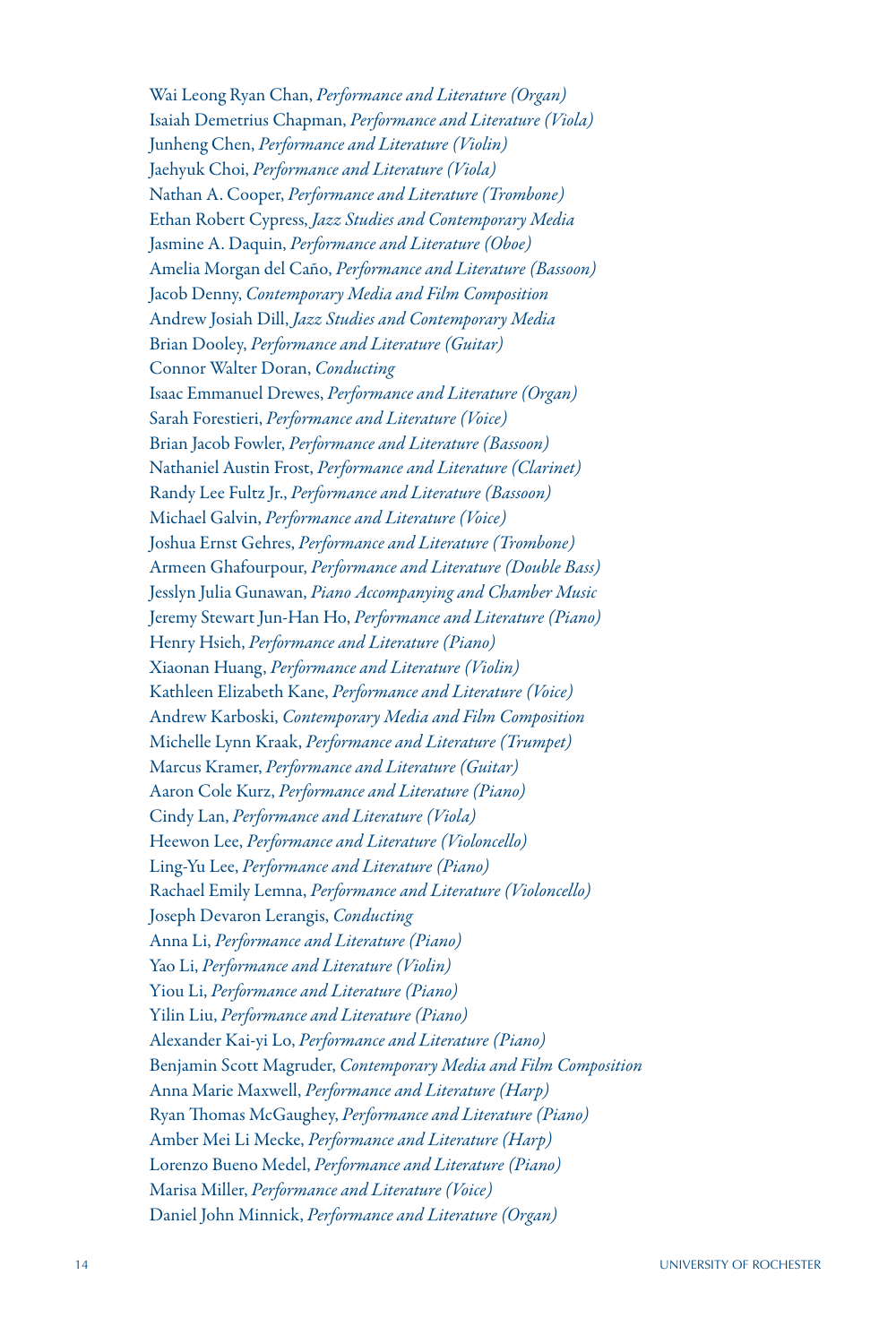Xiaoxiao Ouyang, *Performance and Literature (Piano)* Margaret-Mary Hay Owens, *Performance and Literature (Organ)* Merih Erdem Ozden, *Conducting*  Patrick J. Peralta, *Performance and Literature (Guitar)* Charles Thomas Reed, *Performance and Literature (Violoncello)* Grant Thomas Pierce Rieke, *Performance and Literature (Viola)* Megan Christine Ring, *Music Education (December 31, 2018)* Nicholas David Saxton, *Performance and Literature (Voice)* Kristina A. Setka, *Music Education (December 31, 2018)* Pharel Jonathan Silaban, *Performance and Literature (Voice)* Lauren Nash Silberstein, *Performance and Literature (Voice)* Elizabeth Reid Simmons, *Performance and Literature (Horn)* David Michael Skrill, *Performance and Literature (Violoncello)* Virginia Sheffield Small, *Performance and Literature (Voice)* Faith Sarah Snyderman, *Performance and Literature (Voice)* Sarah Seung-Yun Song, *Performance and Literature (Violoncello)* Jacob Brody Svendsen, *Jazz Studies and Contemporary Media*  Joseph John Taff, *Conducting*  Gileann Tan, *Performance and Literature (Voice)* Tan Tai Chuan, *Conducting*  Mariya Vasilevskaya, *Performance and Literature (Voice)* Yucong Wang, *Piano Accompanying and Chamber Music*  Zhixiang Wang, *Performance and Literature (Piano)* Brian Man-ho Wong, *Piano Accompanying and Chamber Music*  Holly D. Workman, *Performance and Literature (Violin)* Seth Michael Wright, *Contemporary Media and Film Composition*  Käthe Elizabeth Wright Kaufman, *Performance and Literature (Organ)* Chanyeong Yang, *Performance and Literature (Piano)* Victor Wing Heng Yuen, *Performance and Literature (Trumpet)* Aiwen Zhang, *Performance and Literature (Saxophone) (August 31, 2018)* Daniel Kenneth Ziemann, *Music Education* 

## **DOCTOR OF MUSICAL ARTS DEGREE AWARDED MAY 18, 2019**

Anthony Charles Baron, *Performance and Literature (Voice)* Myles Jacob Boothroyd, *Performance and Literature (Saxophone) (August 31, 2018)* Liliana Natalie Buickians, *Performance and Literature (Voice) (December 31, 2018)* Sean William Calhoun, *Music Composition*  Theresa Chen, *Jazz Studies and Contemporary Media (August 31, 2018)* Xi Chen, *Performance and Literature (Piano) (August 31, 2018)* Christopher Lee Evatt, *Piano Accompanying and Chamber Music (August 31, 2018)* Jacob Harrison Fuhrman, *Performance and Literature (Organ)* Kurt Eric Galván, *Piano Accompanying and Chamber Music (December 31, 2018)* Brian Vincent Glikes, *Performance and Literature (Organ) (December 31, 2018)* Colin Gordon, *Jazz Studies and Contemporary Media (August 31, 2018)*  Michael Edward Hardy, *Performance and Literature (Guitar) (August 31, 2018)*